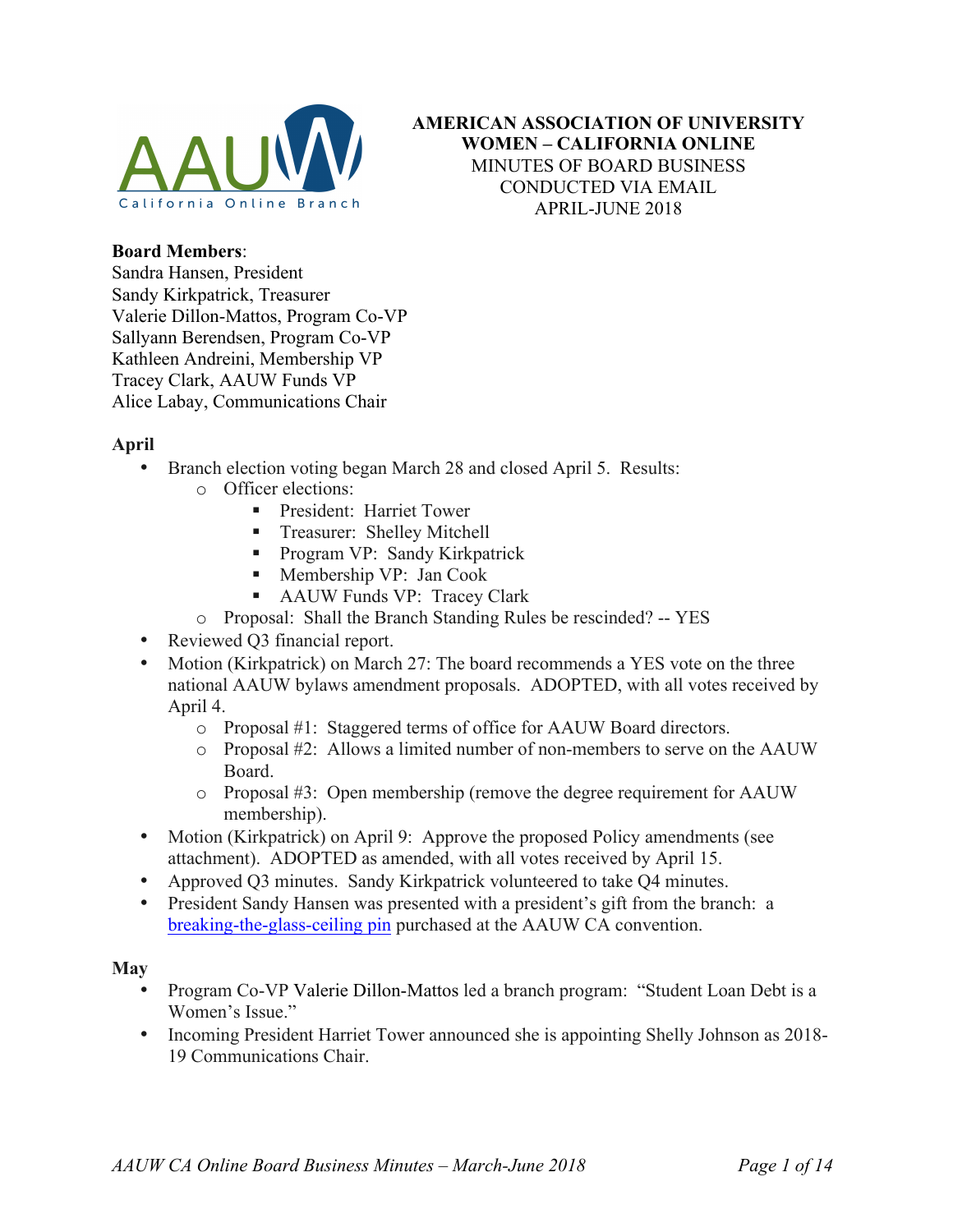#### **June**

- Changed contact information on the Dot5Hosting account (domain name and hosting service) so administrative messages would go to the communications chair alias email address, billing messages to the treasurer, and any other external message to the president. Noted for incoming officers that auto-renewal is set up, with the domain name renewal due in August, and the hosting service currently paid for a 2-year contract ending September 2019.
- Held a conference call meeting of outgoing and incoming branch officers on June 19. (See separate minutes of that meeting.)

Signed, Sandy Kirkpatrick

Attachment: Proposed Amendments to CA Online Policy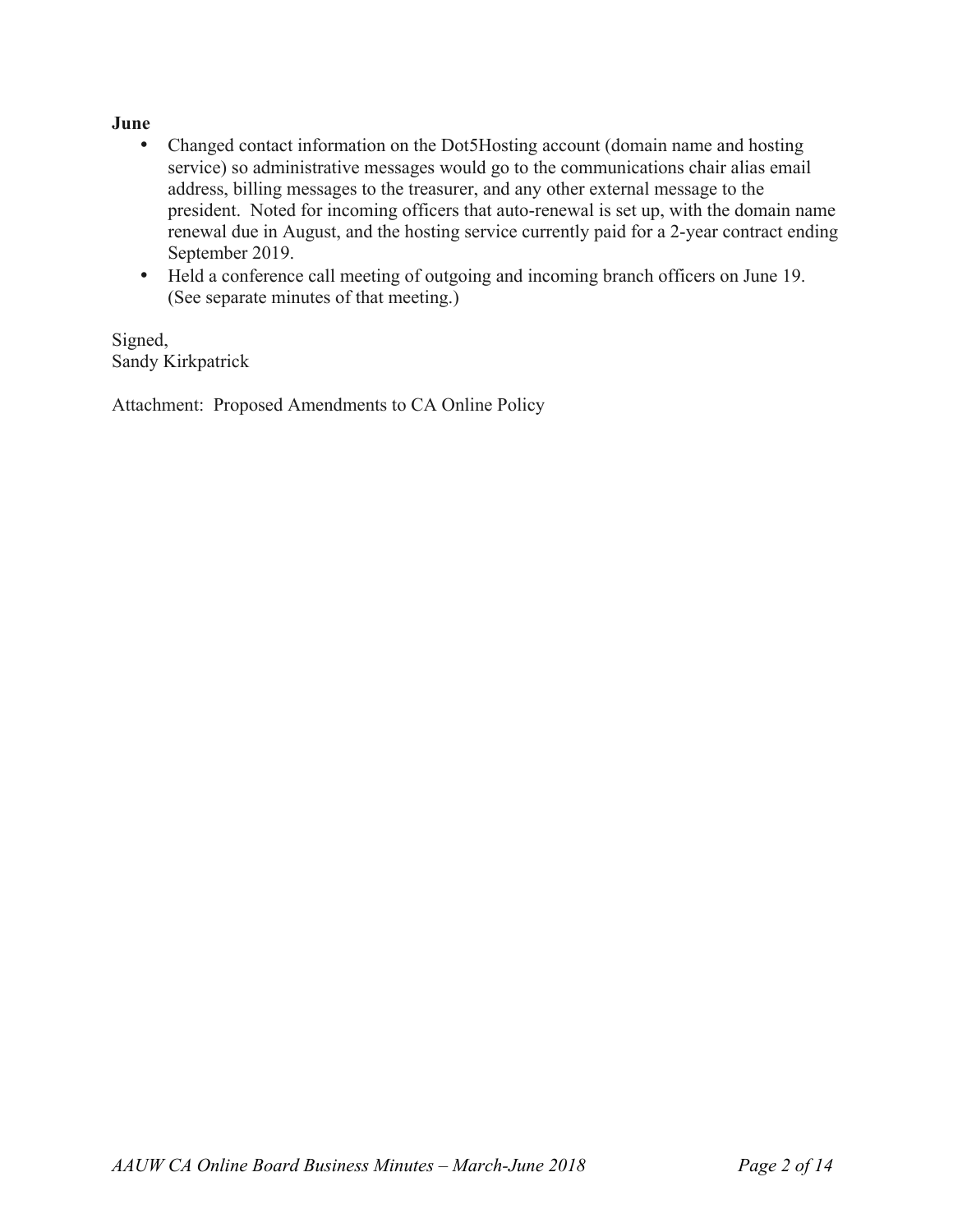#### **ATTACHMENT TO Q4 MINUTES: PROPOSED AMENDMENTS TO CA ONLINE POLICY SHOWN with new language in red and deletions in highlighted strike-through**

### **AAUW California Online Branch Policies and Procedures**

Table of Contents

- 1. Document Review
- 2. Membership
- 3. General Business/Programs
- 4. Finance
- 5. Board of Directors, Responsibilities in addition to those in the bylaws
- 6. Administrative Calendar
- 7. Outside Organizations
- 8. Candidate Endorsements

### **JOB DESCRIPTIONS**

- 9. Elected Officers
	- 9.1. President
	- 9.2. Treasurer
	- 9.3. Program Vice President
	- 9.4. Membership Vice President
	- 9.5. AAUW Funds-Vice President
- 10. Appointed Officers
	- 10.1. Communications Chair
	- 10.2. Nominating Committee

#### **1. Document Review**

1.1. Policies and Procedures Review. This document shall be reviewed biennially in the autumn of odd-numbered years and, if approved, posted online not more than three (3) days after board approval. If this document differs from the bylaws or the standing rules it will be brought into compliance with them without further vote.

1.2. Bylaws Review. The branch bylaws shall be reviewed biennially in the autumn of oddnumbered years. Amendments mandated by AAUW or the state shall be made in whatever time frame required by AAUW or the state.

1.3. Standing Rules Review. Branch standing rules should be reviewed biennially in the autumn of even-numbered years by the board. Standing rules can be amended by a majority vote of branch members with a minimum of fifteen (15) days notice of the proposed changes.

## **2. Membership.**

2.1. All **Online** branch members must be members of AAUW and AAUW California. Dues must be paid using AAUW's Membership Payment Program (MPP) system or by check made out to "AAUW CA Online" mailed to the branch treasurer. For procedures on processing new members, see 9.4.2.

2.2. Current dues for the 2018-2019 year are:

[Note: \*Dual members are not required to pay AAUW or state dues if they have already paid them through another AAUW branch. Past State Presidents of AAUW CA are exempt from paying state dues.]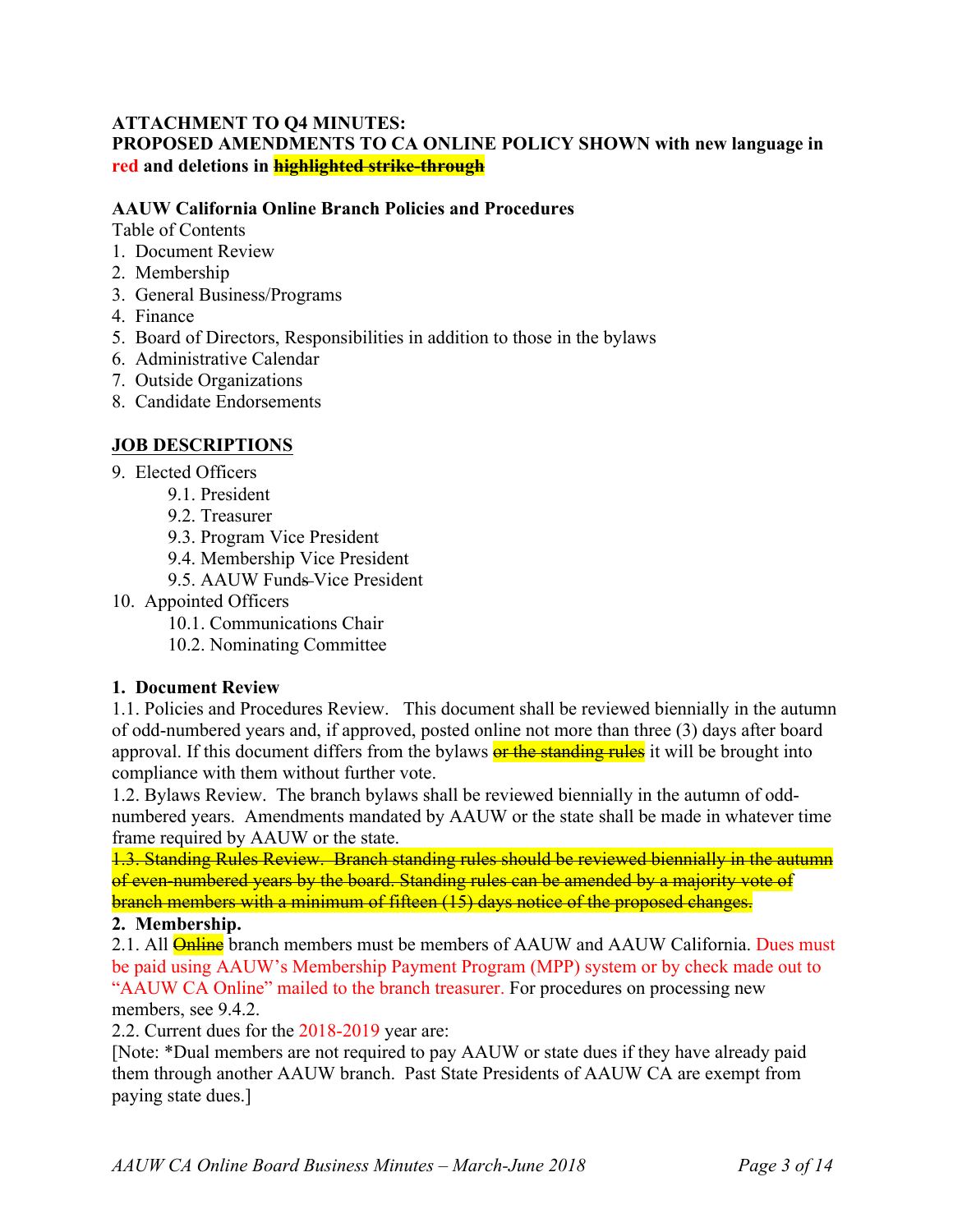## Regular Members (not members of any other AAUW branch) AAUW: \$59 (\$56 of which is tax deductible) State: \$20 Branch: \$10 **TOTAL: \$89** Dual Branch Members (member of another California state branch) AAUW: \$0 \*State: \$0 Branch: \$10 **TOTAL: \$10** National or Out of State Dual Branch Members (member of the national organization only or of a non-California branch)  $AAUW: $0$ State: \$20 Branch: \$10 **TOTAL: \$30** Student Affiliates - includes Grad Students AAUW: \$18.81 (\$16.61 of which is tax deductible) State: \$10 Branch: \$5 **TOTAL: \$33.81** AAUW Life Members (have paid life membership to national AAUW)  $AAUW: $0$ State: \$20 Branch: \$10 **TOTAL: \$30** AAUW Life/Dual Branch Members (AAUW life members and dual members of another California branch) AAUW: \$0 \*State: \$0 Branch: \$10 **TOTAL: \$10** AAUW college/university representative (the designated representative of a college/university partner member of AAUW) AAUW: \$0 (institutional partner membership in AAUW includes national dues) State: \$0 (AAUW CA waives state dues for C/U partner representatives) Branch: \$10 2.3. AAUW Life Members (those who have paid AAUW lifetime dues according to AAUW policy) are exempt from paying the AAUW dues, but are still required to pay State and branch dues.

2.4. Honorary Life Members (those who have paid AAUW dues for 50 years or more) may continue their membership in AAUW and the branch without paying any additional national or state dues, after being duly recognized as an Honorary Life Member by AAUW. Honorary Life Members are not exempt from paying branch dues.

2.5. National AAUW dues are established by the national board of directors. Changes in state dues must be approved by state members according to state bylaws. Branch dues may be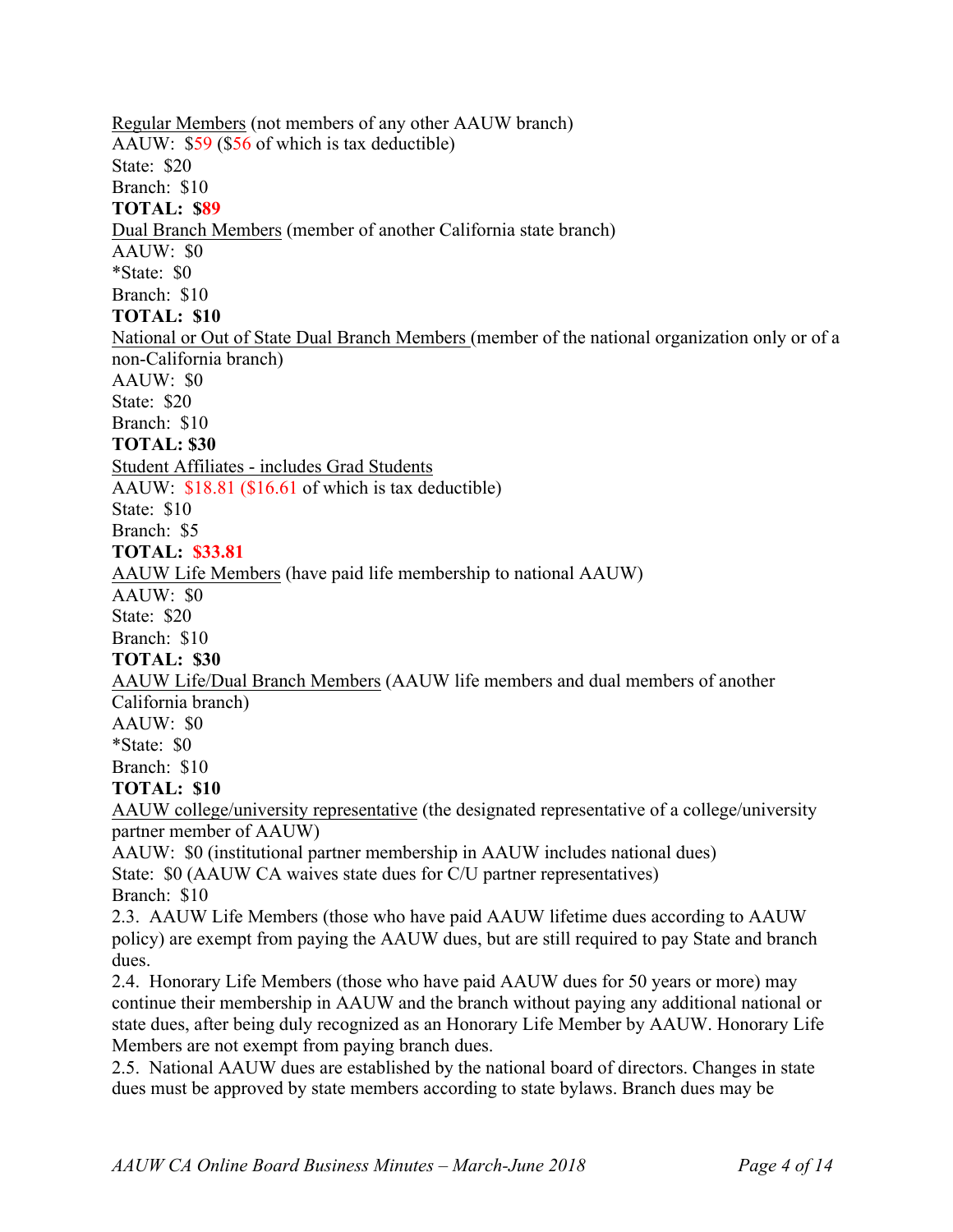changed by a two-thirds vote of the membership at a branch business session upon recommendation of the branch board of directors, provided branch members have been given 15 days prior notice of the proposed change (per Bylaws Article VII, Section 2-a).

2.6. Dues are assessed for the fiscal year (July 1-June 30). New members joining the branch between January 1 and March 15 shall pay full state dues, one-half of AAUW dues and one-half of branch dues. Full price dues paid anytime after March 15 will be cover membership through June 30 of the following year.

2.7. The branch **database** ("Members Only" section of website) contains shall include a current branch roster, newsletter archive, member resources, and branch financial reports. The branch directory is for the use of the members only. It shall not be given to any person or organization outside of AAUW.

2.8. Branch Email List.

2.8.1. All branch members whose dues are paid for the current fiscal year are automatically subscribed to the branch email list, unless specifically requesting to be unsubscribed. At the beginning of each fiscal year (July 1), members who have not paid their dues shall be removed from the email list.

2.8.2. Members are to refrain from using vacation or auto-reply features on their email accounts while subscribed to email lists. Members may request to be temporarily unsubscribed from the email list.

2.8.3. The purposes of email list messages are to conduct branch business, engage in discussion of AAUW issues or propose and conduct branch projects that further AAUW's mission.

2.8.4. No email messages shall be forwarded to the branch email list unless directly related to AAUW business and mission.

2.8.5. To avoid virus risks, only list administrators/managers will be authorized to include attachments to messages on the branch email list.

2.8.6. Members who do not follow established email list netiquette will receive one warning from an email list moderator/administrator. If the member then continues to use a branch or board email list inappropriately, s/he will be removed from the email list.

## **3. General Business/Programs**

3.1. Branch business will be conducted on the branch email list, and only current members are subscribed to it. Board business will be conducted on the board email list, with all branch officers subscribed to that email list, as well as any interested branch member. The president shall include quarterly reminders to members that they have the option to join the board email list. Branch program discussions occur on a separate program email list, with current branch members invited to opt-in to discussions if interested in the topic. Because of the inherent flexibility of email list participation, "meetings" do not occur unless the board holds a conference call or videoconference meeting. Branch business, board business, and program discussions are conducted over a period of days and weeks, as defined by the branch officer initiating the business or program.

3.2. The branch president shall clearly define the timeline for all board and branch business, including how many days will be allowed for discussion and voting. After a motion and second have been acknowledged, the president shall allow a minimum of four (4) days for discussion and possible amendments before calling for a vote. Should there be an amendment to the motion, voting on both the amendment and the main motion may take place simultaneously. Board votes will occur on the board email list. Branch votes will occur on a voting platform created to ensure that each member has the opportunity to vote. The president will allow a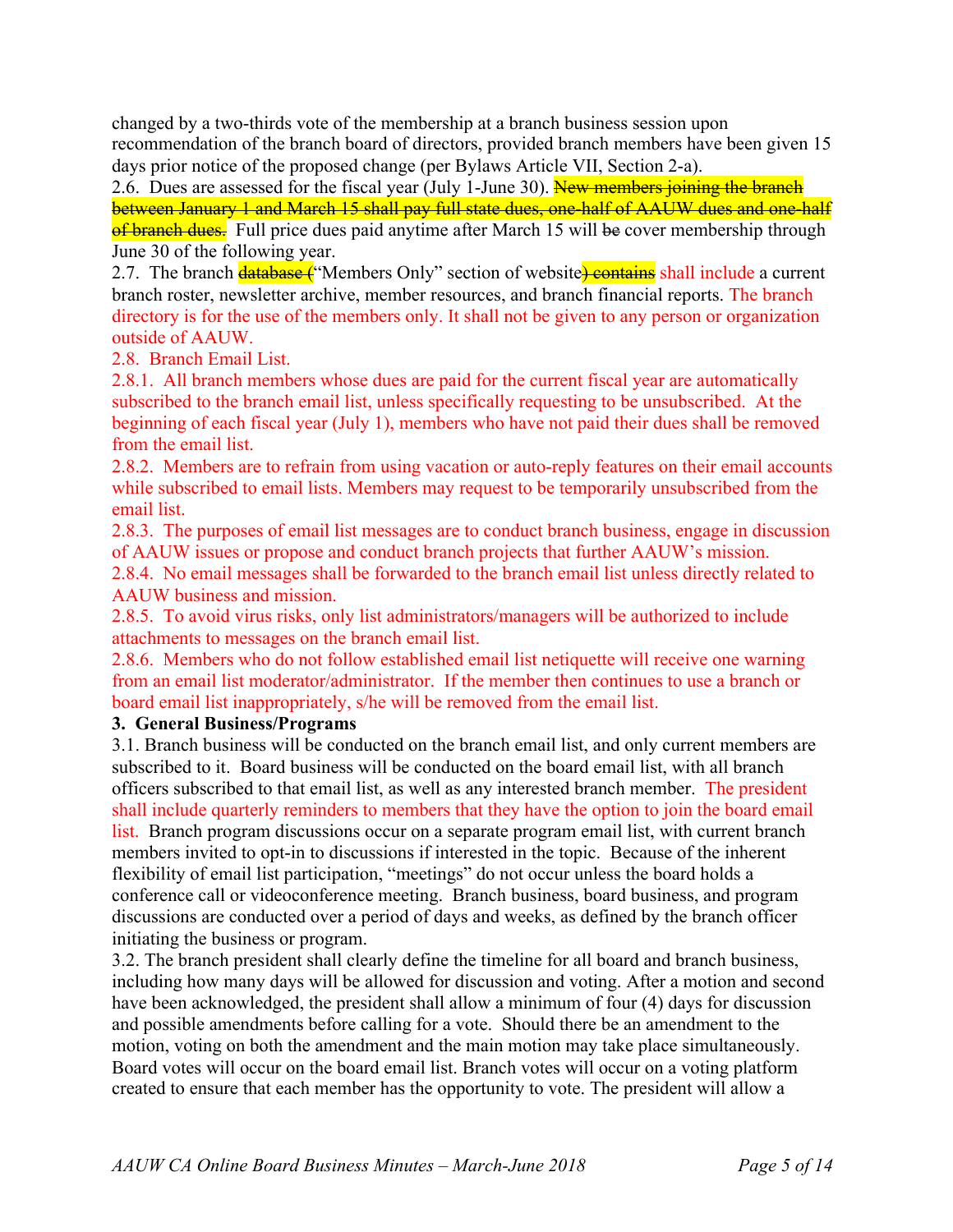minimum of four (4) days from the time voting is announced open until the close of voting. Branch members must be given at least 15 days notice prior to a call for a vote for any business item concerning electing officers, changing branch dues, or amending the branch bylaws.

3.3. Programs primarily consist of topical group discussions on the program email list.  $\frac{1}{2}$  as well as in articles posted on the branch blog. The email discussion can continue for as many days/weeks as interested members care to participate, or the program chair may establish a timeline.

3.4. Prospective members and/or guests may be temporarily subscribed to the program email list, at the discretion of the president, program chair, or membership chair. The length of time of their program email list subscription must be clearly defined to the communications chair in advance, and prospective members may not continue to be subscribed to the email list past the defined introductory period (which may not exceed one month), nor participate in more than one program discussion per membership year, unless they join the branch.

3.5. Anytime between March 1 and May 30, the president shall call for officer elections. At this time other branch business shall be conducted including, but not limited to, **hearing officers'** reports, reviewing the budget, electing officers, changing branch dues, and amending bylaws and giving directions to the board. As with other branch business, the president shall define the timeline for the discussion and voting, as outlined in section 3.2 (above).

3.6. A nominating committee of at least two and no more than five members shall be appointed by the board at least two months before the officer elections. At least one person must be a current board member, who will serve as chair. If more than one board member serves on the committee, the president will designate which one is the committee chair. The president may not serve on the nominating committee. (See also Policy 10.2 and Article IX of the bylaws). 3.7. No in-person social gathering, or scheduled chat room or conference call meeting shall conflict with AAUW or state conventions or annual meetings, or major religious holidays, including Maundy Thursday through Easter, the evening preceding the first day of Passover, Rosh Hashanah (two days), Yom Kippur, Christmas, or any other holidays significant to major ethnic or religious groups. (All Jewish holidays begin at sundown the day before.) This is in accordance with AAUW Diversity Policy.

## **4. Finance**

4.1. Bank Account. There shall be three signers for the branch bank account: the branch treasurer, president, and membership vice president.

4.2. Financial Review. Branch financial records must be reviewed annually to ensure that record keeping is orderly, accurate and up-to-date. The incoming president will appoint a financial reviewer who is familiar with financial record keeping and has knowledge of accounting procedures. No member shall serve as financial reviewer for more than two consecutive years. The financial reviewer shall submit a report to the board by the end of August.

## 4.3. Budget.

4.3.1. Approving the Budget. The board must approve a branch budget no later than September (See bylaws, Article XIII, Section 3). Once the board has approved the branch budget, it must be posted on the branch website within 15 days, and all branch members notified via the branch email list or newsletter. In preparing the budget, the board takes into account:

4.3.1.1. Fiscal health of the branch and all branch fiscal obligations as specified in branch bylaws and policies.

4.3.1.2. Realistic estimates of expected income.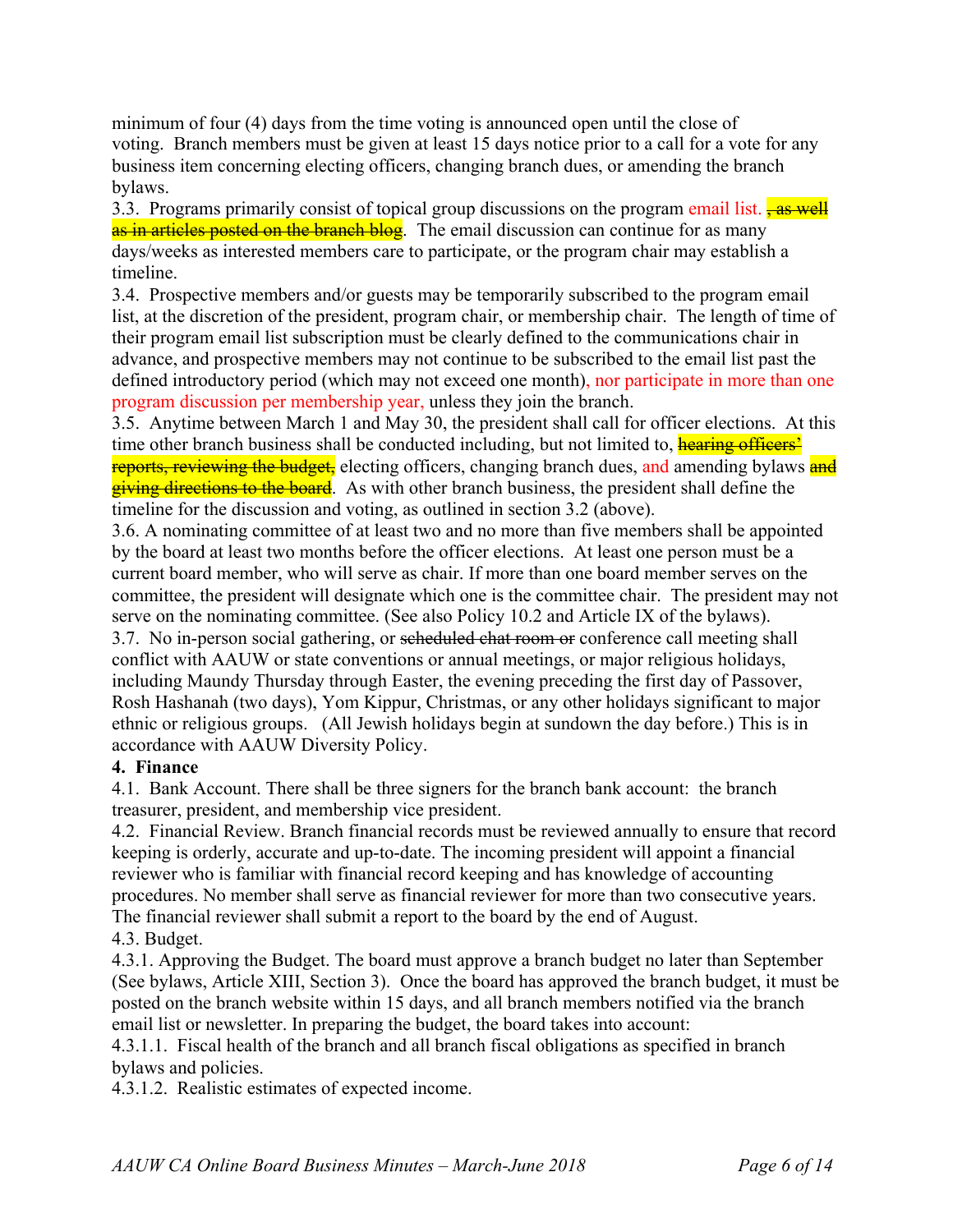4.3.1.3. Past budgets and year-end financial reports.

4.3.1.4. Branch goals in setting funding priorities.

4.3.2. Reserve. A permanent reserve shall be an amount established by the board at 25 percent of the preceding year's net dues income (not including state and AAUW dues income). At no time shall the reserve fall below this base amount. Should the base amount fall below 25 percent, an amount sufficient to bring the reserve up to base level shall be a budget item in the next year's budget.

4.3.3. Convention Expenses. The branch budget will include an appropriate amount to reimburse some of the expenses of the branch president-elect for registration, travel, hotel and meals to attend the AAUW CA or national AAUW convention. If the president-elect cannot attend, the board may allocate convention reimbursement funds to another board officer. If no board officer can attend, the board may allocate the funds to any branch member to assist them in attending convention, giving highest priority to first-time convention attendees. Any branch member receiving convention reimbursement is expected to provide a full convention report to all branch members.

4.3.4. President's Gift. The branch budget will include funds for a president's gift. The gift will be:

4.3.4.1. Past-president's pin from the Napa Branch (sales of which contribute to AAUW Funds), or if the president already owns this pin:

4.3.4.2. If the president already owns this pin, the amount budgeted for the pin will be offered as the president's choice of either a A gift that the purchase price benefits an AAUW entity whenever possible, such as a purchase from the AAUW store or an object from an AAUW branch fundraiser. Gifts that do not benefit an AAUW entity may be purchased if no appropriate item benefitting AAUW is available.

4.3.4.3. if the branch's convention budget did not cover all expenses, additional convention reimbursement. Should the president prefer it, convention reimbursement up to the budgeted amount for the president's gift may be given as the gift.

4.3.5. AAUW Funds Assessment. The AAUW CA assessment for AAUW Funds will be allotted from the branch budget.

4.4. Payment and Reimbursement.

4.4.1. The treasurer shall pay all bills by the due date or within 30 days.

4.4.2. Vouchers requesting reimbursement should be submitted to the treasurer within 30 days of the date the expense was incurred with the exception of telephone expenses, which may be accumulated over several months if the total expense is under \$25.

4.4.3. Receipts must accompany the voucher. IRS requires receipts for all individual items exceeding \$25.

4.4.4. Most Programs are email list discussions or blog postings. If a guest speaker is invited to participate in the program email discussion, the speaker must agree to participate at no charge. 4.4.5. Any expenditure over budget requires board approval, with the exception of nonnegotiable obligations to AAUW CA or national AAUW.

4.4.6. No member may engage in a contract on behalf of the branch without prior board approval. The treasurer shall notify the board whenever an existing contract is approaching its auto-renewal date, allowing the board to consider alternatives before the renewal date.

4.4.7. In accordance with AAUW policy the branch will neither raise funds for nor donate to any organization outside of AAUW.

**5. Board of Directors, Responsibilities in addition to those in the bylaws**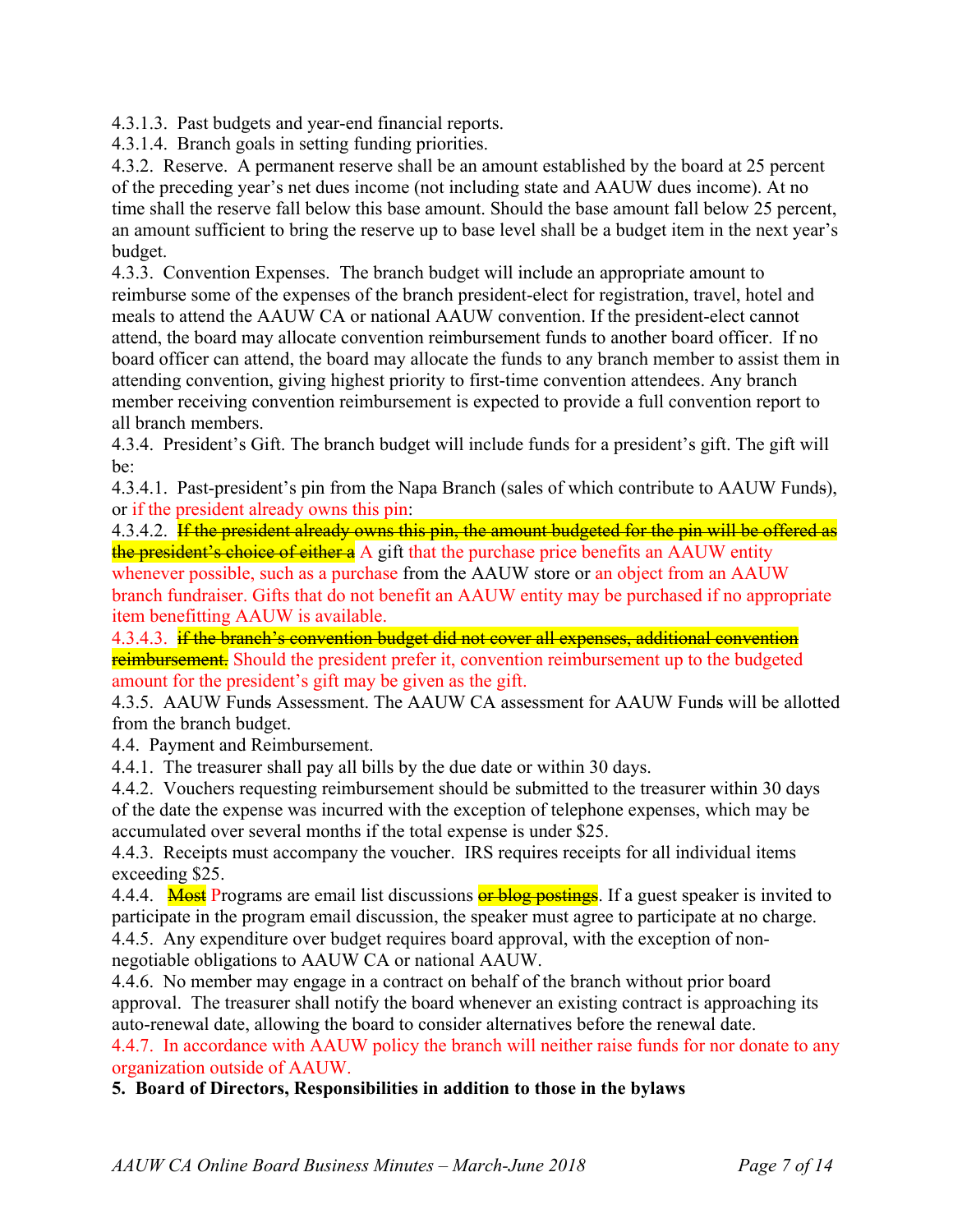5.1. Read and be familiar with these policies and procedures and the bylaws.

5.2. Be subscribed to the board email list and participate in all board email list discussions and business transactions, with the president establishing the agenda and the range of dates for discussion and votes. If unable to participate for any length of time, notify the president. 5.3. Email votes promptly on the board email list when board votes are called for by the president (after motion, second and discussion).

5.4. Monitor the branch website, particularly the page(s) pertinent to his/her branch office, and send in all requests for website additions, corrections or updates to the communications chair.

5.5. Communicate to branch members by **posting on the branch blog and** submitting articles to the president's newsletter and posting on the branch Facebook group as appropriate. To respect members' desire to keep emails to a reasonable level, individual board members' messages to the branch email list should be reserved for announcements of upcoming branch programs and AAUW Funds-fundraising campaigns; all other announcements should be made via the monthly newsletter

5.6. Take responsibility for a program, in coordination with the program VP, as deemed appropriate.

5.7. Coordinate responses to "Contact Us" messages from the branch website. Should any other board or committee members request to simultaneously receive these messages, the first person to respond will cc the others receiving the message, so they all know the inquiry has been answered.

### **6. Administrative Calendar**

The branch year begins July 1, but the incoming board may begin planning as soon as they are elected.

Summer (June-August):

- Board sets annual goals and objectives
- Treasurer posts year-end finance report (July 1-June 30)
- Incoming branch president appoints financial reviewer, who will report to the board by the end of August (see section 4.2)
- Board approves budget (deadline is end of September)

Autumn (September-November)

- Board committee reviews documents (see section 1.1-1.3)
- Treasurer posts quarterly financial report (July-Sept)
- AAUW Funds committee holds fundraising projects to meet state deadlines

Winter (December-February)

- Nominating committee is appointed
- Treasurer posts quarterly financial report (Oct-Dec)
- Plan social gathering at state or national convention

Spring (March-May)

- Treasurer posts quarterly financial report (Jan-Mar)
- Social gathering at state convention or annual meeting
- Officer elections and board reports to branch (see section 3.5)
- Send renewal invoices to members

#### **7. Outside Organizations**

7.1. No financial donations of any kind shall be made to outside organizations except for educational purposes as approved by the board.

7.2. No outside organization shall be allowed to promote its own fundraising activities.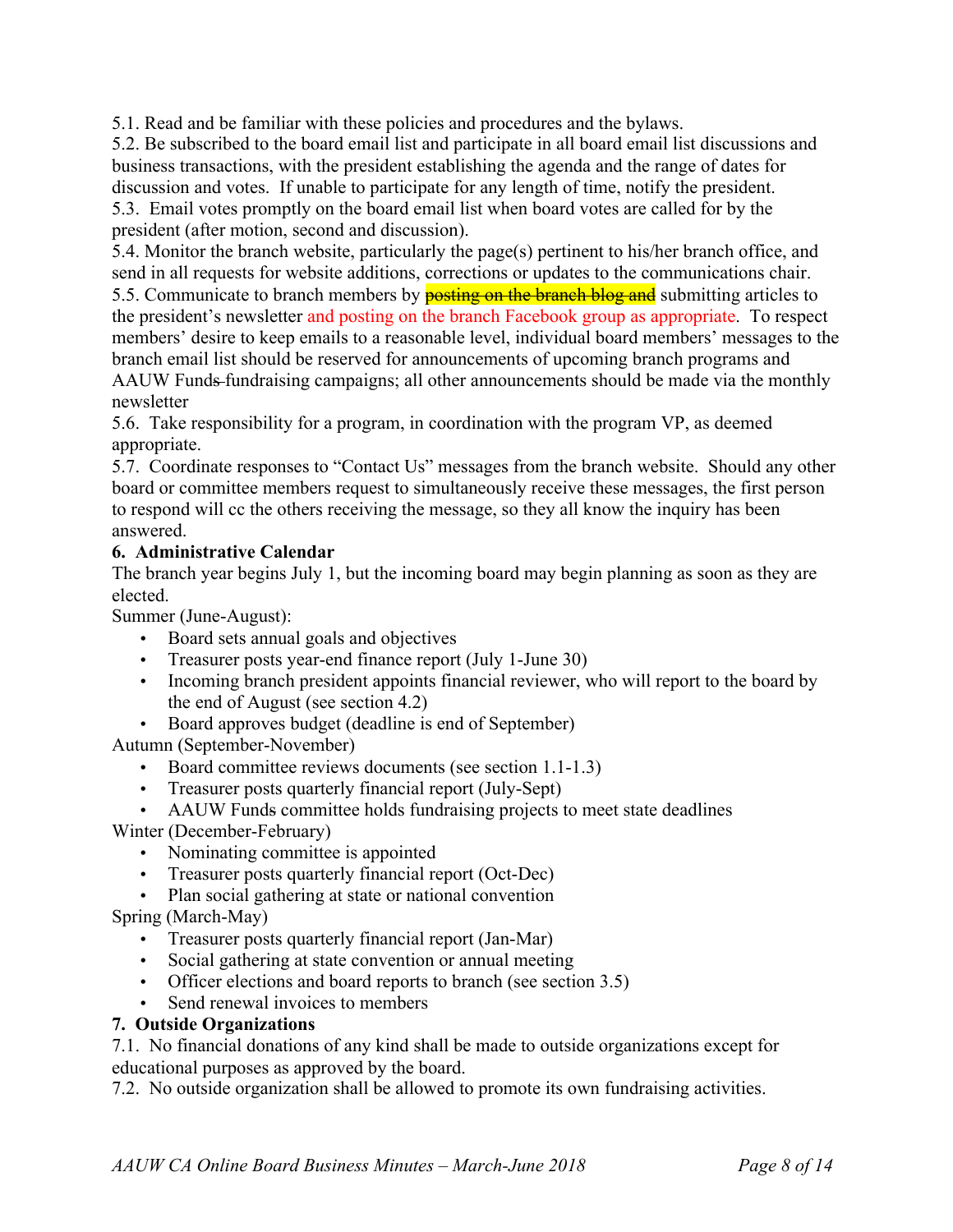7.3. Information concerning any organization other than AAUW shall not be posted on the branch website, unless in relationship to a program or activity in which it participates as a collaborator **partner** with AAUW.

7.4. The branch membership directory shall not be made available to any outside organization for recruiting or solicitation.

# **8. Candidate Endorsements**

8.1. The branch may choose to endorse, oppose or take no position on candidates for appointive office.

8.2. The branch may endorse or take no position on candidates for non-partisan elective office. The branch may not oppose candidates for non-partisan elective office.

8.3. The branch may choose to take positions on candidates for state agencies.

8.4. To receive the endorsement of the branch, candidates must be in accord with the mission statement, public policy priorities and guidelines of AAUW and AAUW California on issues that may be affected by their offices.

8.5. The number of endorsed candidates need not be limited to the number of seats to be filled in any election.

8.6. Endorsement Procedure for Appointive Office

8.6.1. Appointive offices/positions to be considered for endorsement are limited to state governmental agencies or federal courts serving California.

8.6.2. Any member may submit to the board recommendations for endorsement.

8.6.3. An interested candidate shall submit to the president a statement of qualifications, reasons for seeking the appointment and a statement of intent.

8.6.4. Board approval is required for endorsement of a candidate for appointive office.

Endorsement shall be in the name of the board.

8.7. Endorsement Procedure for Non-Partisan Elective Office

8.7.1. For a candidate to be endorsed for non-partisan elective office, the board must vote to initiate the process outlined below. Members may recommend endorsement to the board. All candidates need not be considered.

8.7.2. The president, with the approval of the board, shall appoint an ad-hoc action committee and name its committee chair. The ad-hoc committee shall be composed four branch members, at least one of whom is a current board member. The committee shall:

8.7.2.1. Formulate a list of questions to ask the candidate.

8.7.2.2. Send a packet by certified mail to all candidates in a specific election, which will include a copy of the branch endorsement policy, AAUW use of name policy, interview invitation with response deadline and a request for written answers to the list of questions.

8.7.2.3. Post the questions and answers on the branch website and initiate a branch discussion on the program email list. The ad-hoc committee chair shall act as moderator.

8.7.2.4. Conduct a branch vote after the moderator formally closes the email list discussion, with the moderator announcing the deadline for voting. A two-thirds majority vote of those voting constitutes endorsement.

8.7.2.5. Notify candidates of the endorsement decision.

8.8. Branch Contributions to Campaigns

8.8.1. The branch may not contribute either money or anything of material value to non-partisan candidates for elective or appointive office.

8.8.2. No paid political announcements may be posted on the branch website.

8.9. Candidate Forum Policy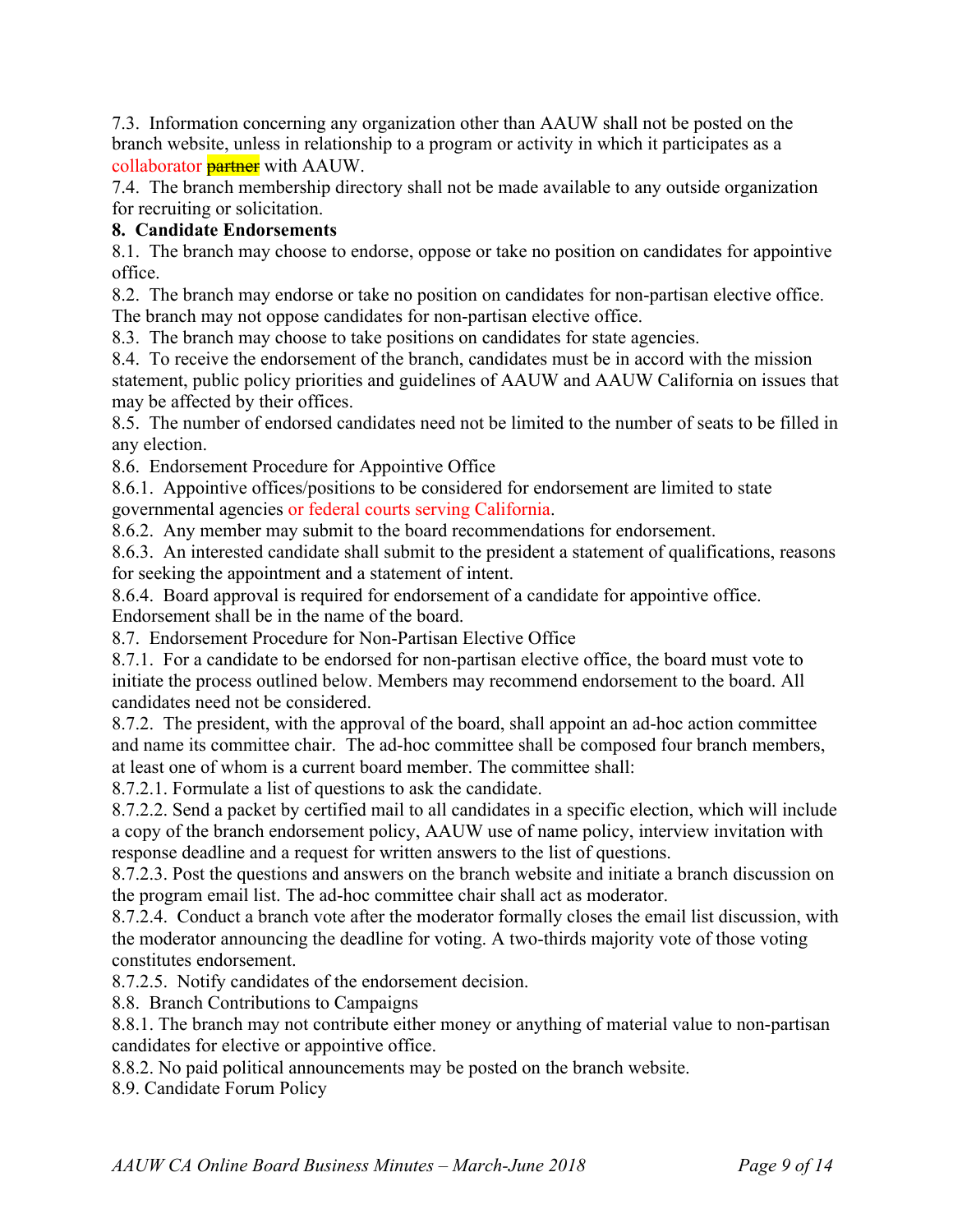### 8.9.1. Partisan Elective Office

8.9.1.1. Before a partisan election the branch may hold an online forum to which all candidates are invited to submit statements to be posted on the branch listserv for branch discussion. If three or more political parties have nominees for any office, the branch may limit invitations to the two political parties receiving the highest number of votes in the last preceding election. If one or more candidates decline to participate, the program may still be held. The same policy applies in polling candidates on issues related to AAUW program with results to be posted online.

8.9.1.2. The branch may invite a declared candidate in a partisan election to participate in a email list discussion on a subject of particular expertise but not on her/his candidacy for future office. 8.9.2. Non-Partisan Elective Office

8.9.2.1. Before a non-partisan election in which AAUW California has not endorsed candidates the branch may hold candidate forums to which all candidates in that election are invited. Before a non-partisan election in which AAUW California has endorsed candidate(s) the branch may invite the endorsed candidate(s) to participate in an online forum on her/his/their candidacy with or without inviting non-endorsed candidates.

8.9.2.2. Whether or not a declared candidate in a non-partisan election has been endorsed by the branch, the candidate may be invited to communicate with the branch on a subject of particular expertise.

8.10. Election Activities of Individual Branch Members

8.10.1. An individual member may, as a private citizen, endorse candidates for appointive and elective partisan or non-partisan offices. An individual branch member may contribute money or things or value to such candidate(s) but such contributions or endorsements shall not use the name of AAUW.

8.10.2. As a candidate for any office, an individual may declare membership in AAUW as long as s/he is not opposing AAUW program or policy. Declaring one's AAUW membership while opposing AAUW policies violates AAUW use of name policy.

# **9. Elected Officers**

## **9.1. PRESIDENT**

The president is the branch's administrator, coordinator and creative planner. The president believes in the philosophy of AAUW and has faith in the branch members. To qualify for this position the president must have served on the board of this branch or another AAUW branch at some time. The president:

9.1.1. Serves as the official representative of the branch in activities of AAUW at all levels.

9.1.2. Presides over all branch and board business, clearly defining the timeline for all email list discussions, motions, and votes according to policies and procedures (see 3.2). Sends quarterly invitations to all branch members that any who are interested may join the board email list.

9.1.3. Provides quarterly minutes on all branch and board business, to be posted on the branch website. The president may write these minutes or delegate the responsibility of keeping minutes to another person.

9.1.3. Calls business sessions of the branch in accordance with the provisions of the branch bylaws.

9.1.4. Appoints the chairs of all task forces and committees.

9.1.5. Interprets the objectives of AAUW to the members and to the public.

9.1.6. Submits a list of incoming and continuing branch officers and chairs to the state and

AAUW. Notifies the state and AAUW of any changes in branch officers throughout the year.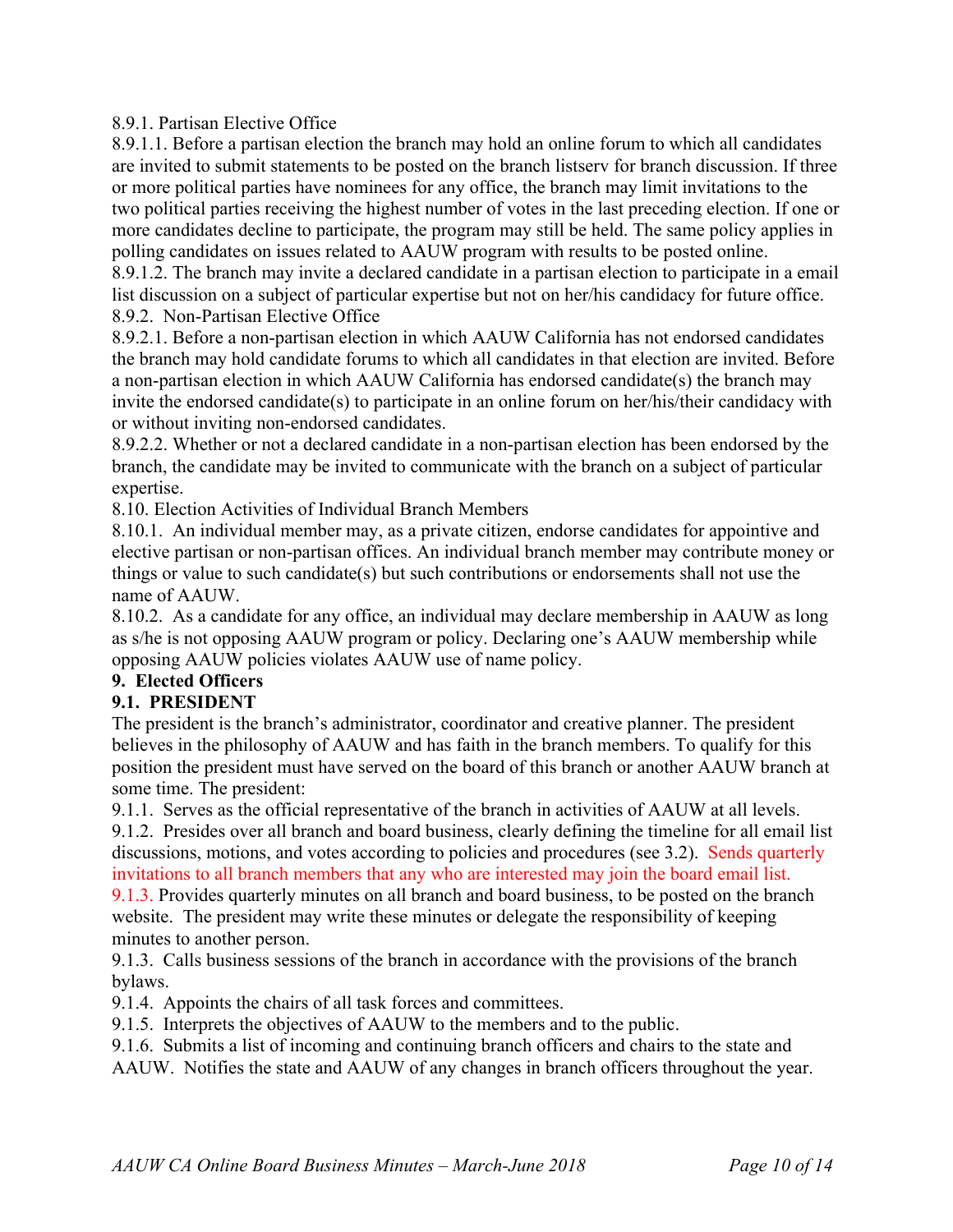9.1.7. Reviews web update procedures with communications chair to correct any postings by others.

9.1.7. Ensures that all AAUW or AAUW CA deadlines are met. Submits the documentation required in the event of any AAUW or state branch recognition program.

9.1.8. Ensures that the branch bylaws are in conformity with the AAUW bylaws after each AAUW annual meeting and with the state bylaws after each state annual meeting.

9.1.9. In July appoints a financial reviewer to prepare a report of the previous fiscal year's finances for board review by the end of August. (See Section 4).

9.1.10. Serves as an ex-officio member of all committees except the nominating committee.

9.1.11. Attends state conventions and other AAUW meetings to the extent possible and reports on these conventions and meetings to branch members.

9.1.12. Creates a harmonious climate for cooperative interrelationships among board members.

9.1.13. Encourages member participation in branch activities via direct communications at least quarterly.

9.1.14. Knows and implements business-like procedures and processes.

9.1.15. Assists with updating this job description and any procedures with which s/he has had experience.

[See also sample job description at www.aauw.org and the applicable Tool Kit.]

# **9.2. TREASURER**

9.2.1. Submits a proposed budget to the board for its review and approval no later than September.

9.2.2. Receives all monies due the branch via AAUW's Membership Payment Program or a check written to **our** the branch.

9.2.3. Keeps an accurate set of financial records. Manages the branch's bank account **accounts.** Keeps separate bank accounts and records for the branch general account and any other accounts required by the IRS to be kept separate.

9.2.4. Pays all bills provided for in the budget or verified by the president. Notifies the board when an existing contract's auto-renewal date approaches, allowing the board time to consider alternatives before the renewal date.

9.2.5. Works with the membership chair to handle the dues of new members, as described in the detailed procedure in the membership chair's duties (see 9.4.2.).

9.2.6. Presents the board with quarterly financial reports within two weeks of the close of each quarter, which shall then be posted on the branch website.

9.2.7. Retains all branch financial records for a period of seven years or in accordance with IRS regulations.

9.2.8. Provides all required records to the financial reviewer as requested.

9.2.9. Pays **premiums for insurance policies** AAUW CA for insurance and Funds Assessment on or before renewal dates.

9.2.10. Assists with updating this job description and any procedures with which s/he has had experience.

9.2.11. Purchases president's gift and delivers it before the end of the fiscal year. (See section 4.3.4)

9.2.12. Performs other duties as requested by the president or the board.

[See also sample job description at www.aauw.org and the applicable Tool Kit.]

# **9.3. PROGRAM VICE PRESIDENT**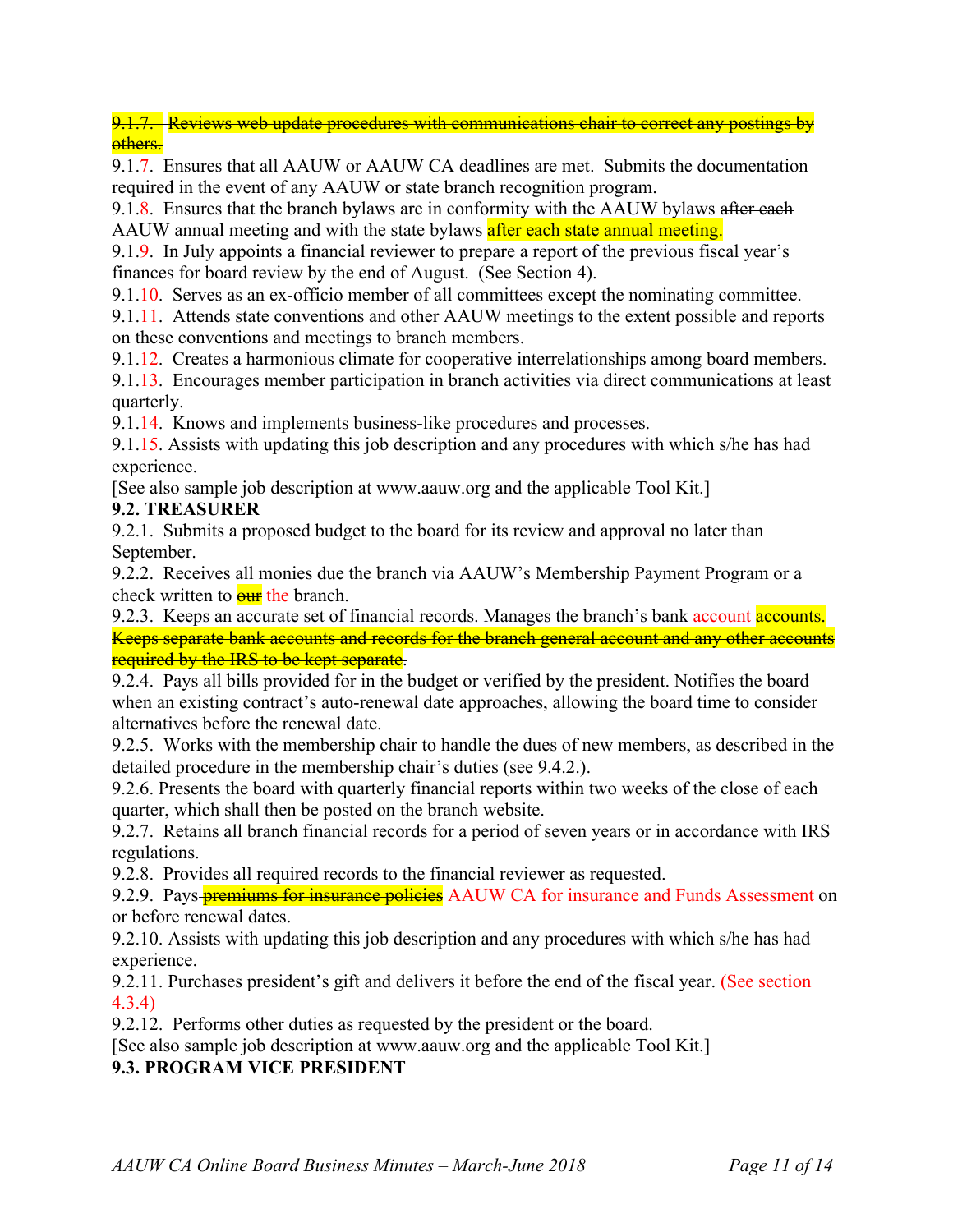9.3.1. Coordinates branch programs that promote AAUW's mission to advance equity for women and girls, incorporating AAUW and AAUW CA program priorities. Manages branch program email list discussions according to the following procedures:

9.3.1.1. Announces each new program on the branch email list one week before the program begins, offering members the opportunity to opt in.

9.3.1.2. Manages the program email list subscriptions, adding/deleting members according to their wishes.

9.3.1.2. Begins each program discussion with a welcome that introduces guest speakers (if any), and a list of participants.

9.3.1.3. Moderates the discussion or assigns a moderator. Allows the discussion to last as many days/weeks as the participants' interest carries it, but intervenes as necessary to keep the discussion pertinent to the topic and to remind participants that personal messages should be sent privately, not via the email list.

9.3.1.4. At the end of the program, sends communication chair updates for the historical record of program activities on the website.

9.3.2. Contributes articles to the branch **blog and, when appropriate, the president's** newsletter when appropriate.

9.3.3. Presides over the branch and acts as president in the absence of the president.

[See also sample job description at www.aauw.org and the applicable Tool Kit.]

## **9.4. MEMBERSHIP VICE PRESIDENT**

9.4.1. Works with the communications chair and treasurer to keep the membership roster and branch email list current and accurate; ensures that branch records match AAUW membership records; and works with AAUW staff to correct errors.

9.4.2. Uses the following procedure, working with the treasurer, to welcome new members:

9.4.2.1. Treasurer receives check in mail or notification of payment received by AAUW's Membership Payment Program (MPP) or the branch's PayPal account.

9.4.2.2. Treasurer acknowledges payment with welcome email to member, and forwards info to membership vice president and communications chair.

9.4.2.3. For dues payment received  $\frac{\overrightarrow{via} PayPal \overrightarrow{or}}{\overrightarrow{by}}$  check, the treasurer completes the ADR (Additional Dues Remittal) and sends appropriate dues payments to AAUW and state.

9.4.2.4. Membership VP subscribes notifies the Communications chair to subscribe the new member to the branch email list.

9.4.2.5. Membership VP sends the new member a Word document welcome message with information about how the branch operates and the password to the Members Only section of the website

9.4.2.6. Once the new member is subscribed to the branch email list, membership VP emails the president, so the new member may be introduced in the president's next newsletter.

9.4.3. Notifies other branches when members transfer.

9.4.4. Initiates and coordinates branch recruitment and retention efforts.

9.4.5. Sends out dues renewal to members between  $\text{May} + \text{April}$  and June 15 of each year.

9.4.5.1. Consults with board on best timing to send out renewal notices. Ideally it should go out soon after the final program of the spring.

9.4.5.2. Uses the MPP to send out mass invoices to all members.

9.4.5.3. Follows up with another mass invoice at the end of June for any members who haven't yet renewed.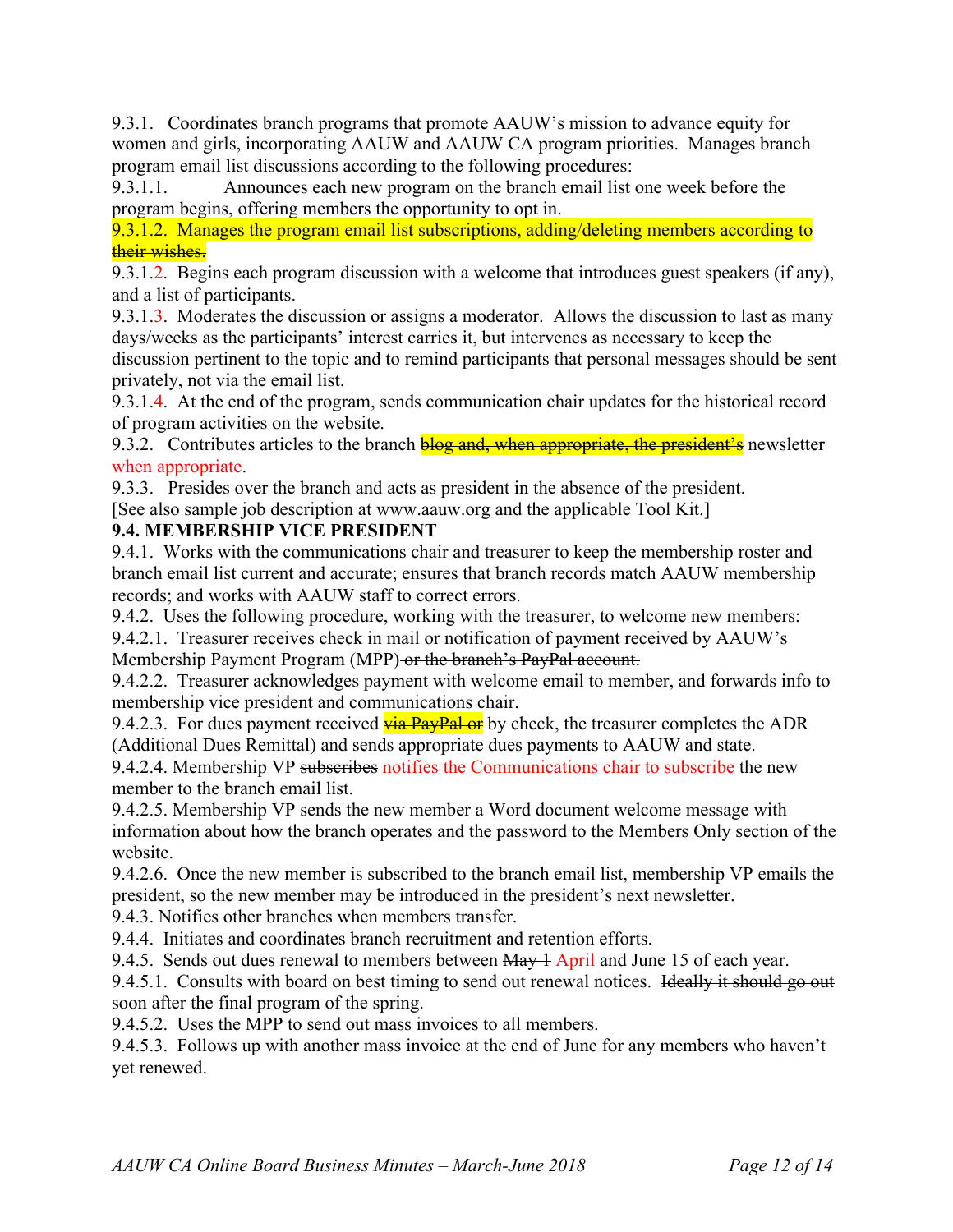9.4.5.4. Personally contacts non-renewals in July and August to determine if they intend to renew.

9.4.5.5. Removes Informs the Communications Chair regarding removal of non-renewals from branch email list and roster by the end of August.

9.4.6. Coordinates branch gathering at the biennial state convention.

9.4.7. Maintains accurate database record of branch members' information by contacting members for missing or outdated information.

9.4.8. When emails bounce contacts the member by telephone to get current email address. [See also sample job description and the applicable Tool Kit at www.aauw.org and the state website.]

# **9.5. AAUW FUNDS FUND VICE PRESIDENT**

9.5.1. Educates the branch about the programs of the AAUW Funds, using the branch website, newsletter articles, and the branch **blog** Facebook group, social media

9.5.2. Plans and coordinates fund raising activities for the AAUW Funds.

9.5.3. Recommends to the board where AAUW Funds contributions should be designated.

9.5.4. Recommends to the board any named gift honorees.

9.5.5. Oversees AAUW Funds finances. Keeps accurate records of all AAUW Funds donations contributed directly to the branch, and encourages members to report to the branch AAUW Funds VP any donation made through the national website or at other events, in order to track donations and ensure recognition.

9.5.6. Works with the treasurer to ensure all contributions are sent in by the appropriate deadlines.

9.5.7. Thanks all donors by recognizing them in branch newsletter and/or by sending them personal notes.

[See also sample job description and the applicable Tool Kit at www.aauw.org and the state website.]

## **10. Appointed Officers**

# **10.1. COMMUNICATIONS CHAIR**

The communications chair is responsible for the overall technology and communications strategy to support the operations of the branch, and to maintain the website, **branch email lists, and** 

membership database and social media in a way that enhances visibility of AAUW's mission and branch programs. The tasks involved may be delegated to others as appropriate. The communications chair:

10.1.1. Recommends specific technology and communications solutions to the board for their approval.

10.1.2. Maintains the branch communications plan and is responsible for the corresponding communications budget.

10.1.2. Ensures that branch officers' submissions for updates to the website are handled promptly.

10.1.3. Manages email list subscriptions in coordination with the Membership and Program VPs.

10.1.4. Recommends and ensures implementation of a voting platform for branch elections.

10.1.5. Acts as the web manager for the branch website at www.aauwcaonline.org. This includes maintaining historical records of branch activities, listing board officers, committee members, AAUW Funds honorees, etc.